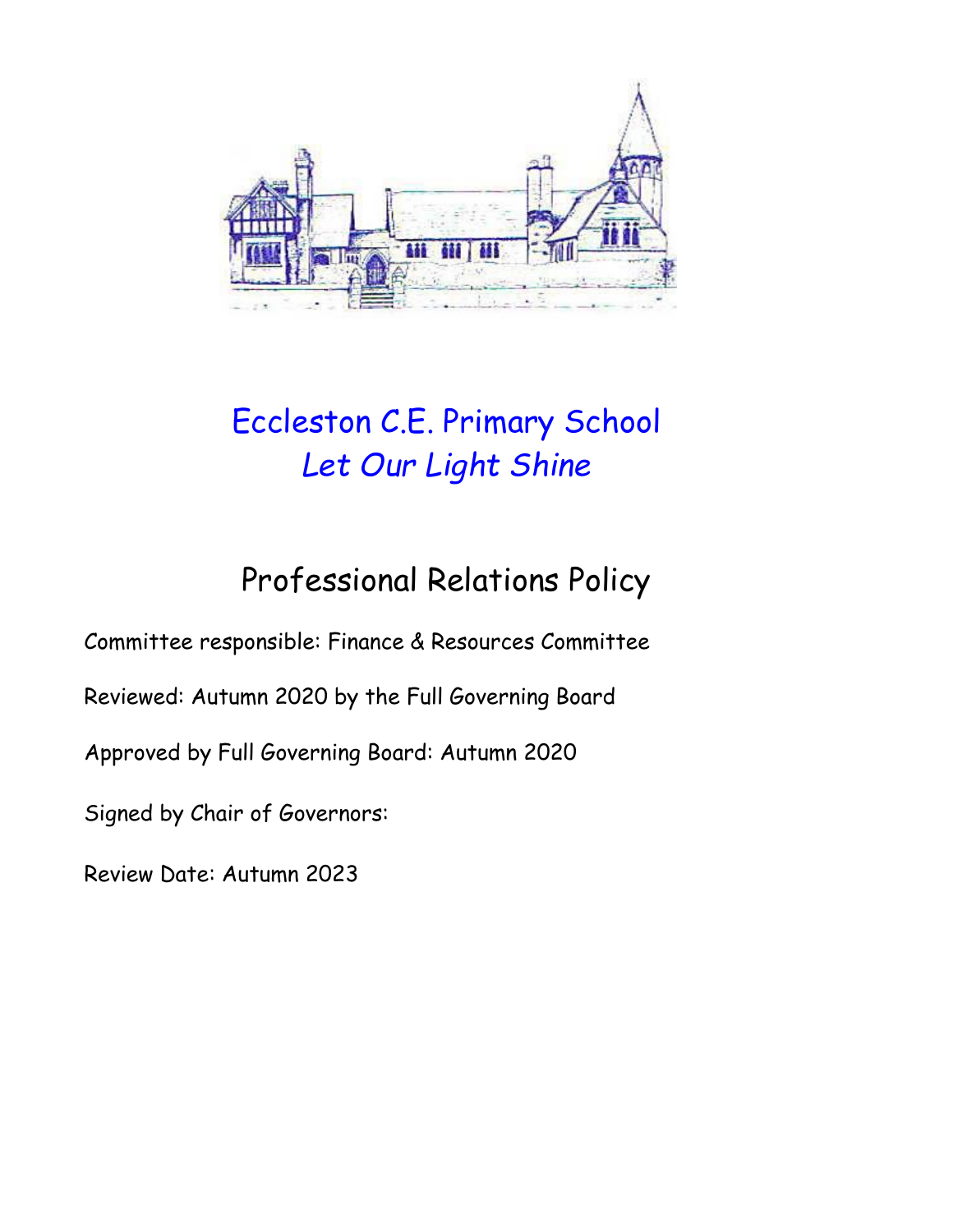## **CHESHIRE WEST AND CHESTER**

## **SCHOOLS HR**

#### **PROFESSIONAL RELATIONS POLICY**

#### **1. Introduction**

At Eccleston CE Primary School we believe that all staff and pupils are members of a learning community where everyone deserves respect, where we all have rights and responsibilities and where we all achieve most when we work in partnership.

#### **2. Aims/Principles**

 The Relationships Policy is designed to underpin the standards of conduct for both staff and pupils and to foster clear professional boundaries as part of the school's commitment to pupil safety and the well-being of staff.

The policy is not exhaustive and does not attempt to describe every potential interaction, either professional or personal, between staff and pupils. Staff are required to exercise judgment at all times and to ensure that their conduct both in work and in their personal lives does not conflict with their role or professional duties.

#### **3. Scope/Application**

It is the responsibility of all adults to safeguard and promote the welfare of children and young people.

This policy applies to all employees and workers at the school including those engaged via supply agencies or on contracts for service.

Application of the policy to staff whose own children are pupils at the school will be subject to reasonable interpretation and individual exemptions. Staff in this position should discuss any concerns with the Headteacher.

#### 4. **Relationships with pupils**

4.1 Teaching Groups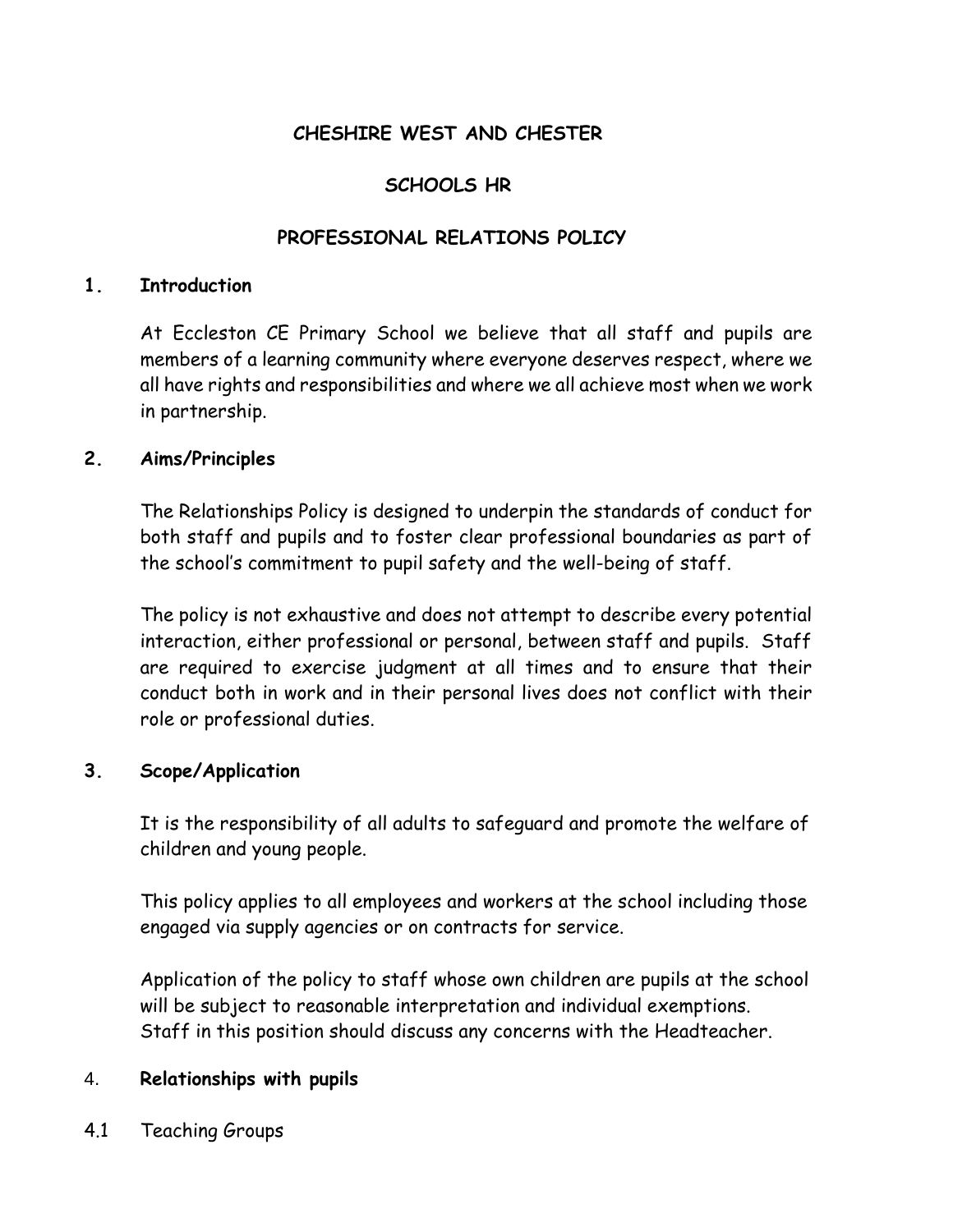Good relationships with pupils are at the heart of effective teaching and learning. All members of staff should ensure that their actions demonstrate high expectations and clear professional standards.

Good practice includes punctuality for lessons, well planned lessons, assertiveness in the classroom situation e.g. seating plans for students, appropriately planned work and homework. These should be accompanied by clear follow-up if expectations are not fulfilled.

## 4.2 Individual pupils

All members of staff should insist that they are addressed by pupils by their proper name e.g. Mrs……….., Mr…………. Pupils should not be allowed to address staff by their first name of nickname.

Members of staff should not accept invitations to informal social occasions with their pupils, nor should they attend pupil parties unless these are family events and they have been specifically invited by the family.

Any member of staff arranging to meet a pupil(s) in a social setting should follow the procedure for school trips and gain authorisation from the Head teacher.

Staff who accompany pupils on residential activities must maintain their professional standing at all times and not be compromised by informal contact with pupils.

Members of staff on such activities have a duty of care to pupils at all times and must be able to exercise full responsibility for pupils when required. This may be at very short notice in an emergency.

Where members of staff have a responsibility to listen, support and advise pupils they should make no promises of complete confidentiality and must be cautious of pupils repeatedly seeking advice and support leading to dependency upon the member of staff.

All disclosures regarding issue of child protection should be reported immediately, without investigation or prejudice, to the Headteacher. Other personal disclosures should be recorded and passed to the Headteacher

## **5. Communications with pupils**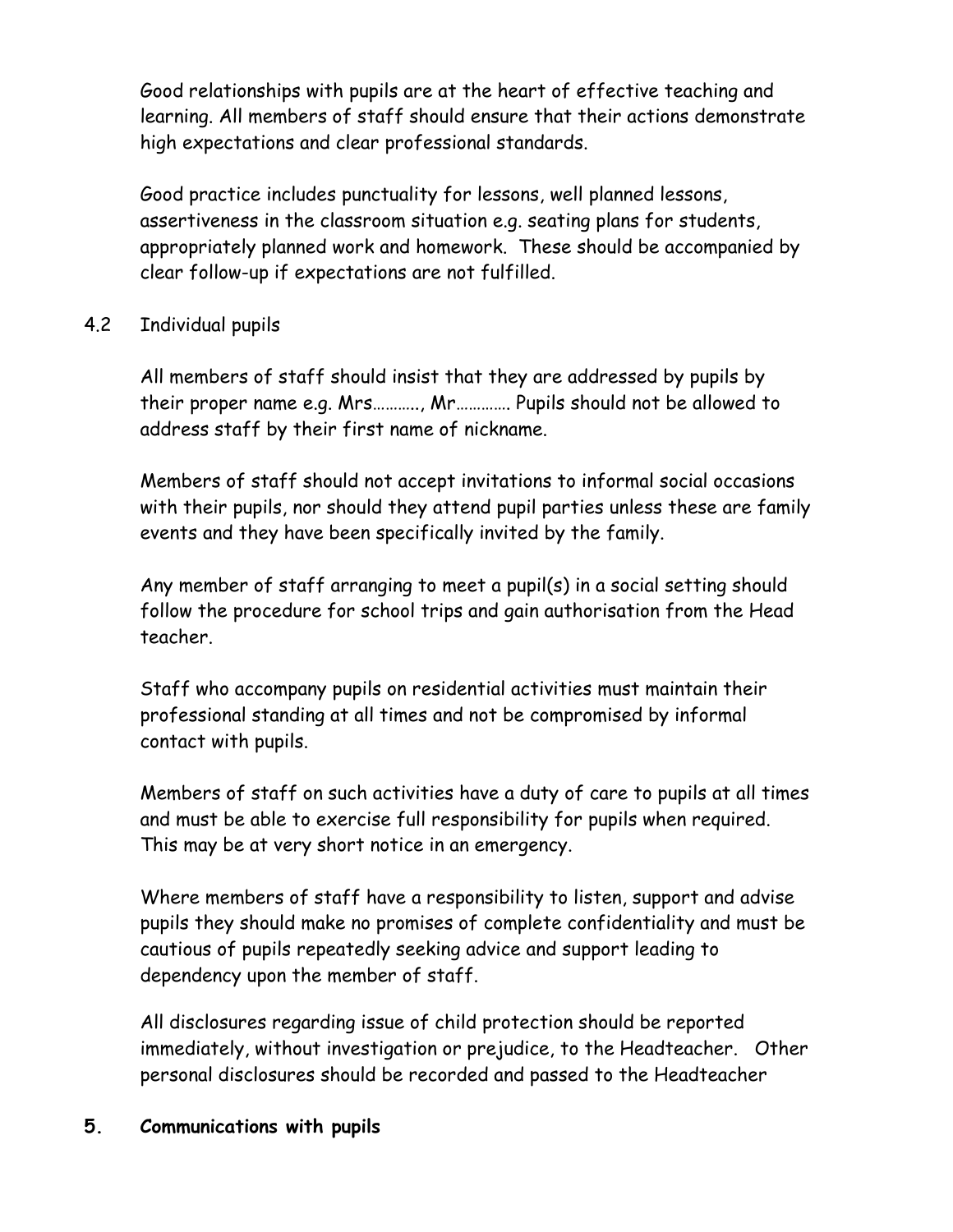## 5.1 General Communication

Any private communication with an individual pupil concerning issues personal to the pupil should be recorded and copied to the pupil's file.

Personal telephone numbers, including mobile numbers should not be shared with pupils, other than in emergency situations. If a pupil continues to use these personal contacts, this should be reported immediately to ……………..

Improper communication between a member of staff and a pupil is likely to result in disciplinary action.

## 5.2 Electronic Communication

No e-mail communication should occur which does not pass through the school network mails boxes and addresses.

Staff should not participate in chat rooms, MSN or social networking sites with any pupils irrespective of age or with former pupils under the age of 18. In particular, staff should neither accept or request pupils or former pupils under the age of 18 as friends on Facebook. Staff should be mindful of the impact on younger siblings or friends of former pupils in any social contact.

No text conversation should take place between a member of staff and a pupil. In the event of this happening it should be recorded and placed on the pupil's file

Members of staff using social networking sites in a personal capacity should ensure that they do not conduct themselves in a way that is detrimental to the school. This will include

- Not allowing interaction on websites to damage or compromise working relationships with colleagues.
- Posting photographs of themselves, colleagues or students taken in school
- Never posting or sending abusive or defamatory messages
- Never recording any confidential information about school on any social networking site
- Never posting information which will disclose the identity of a student.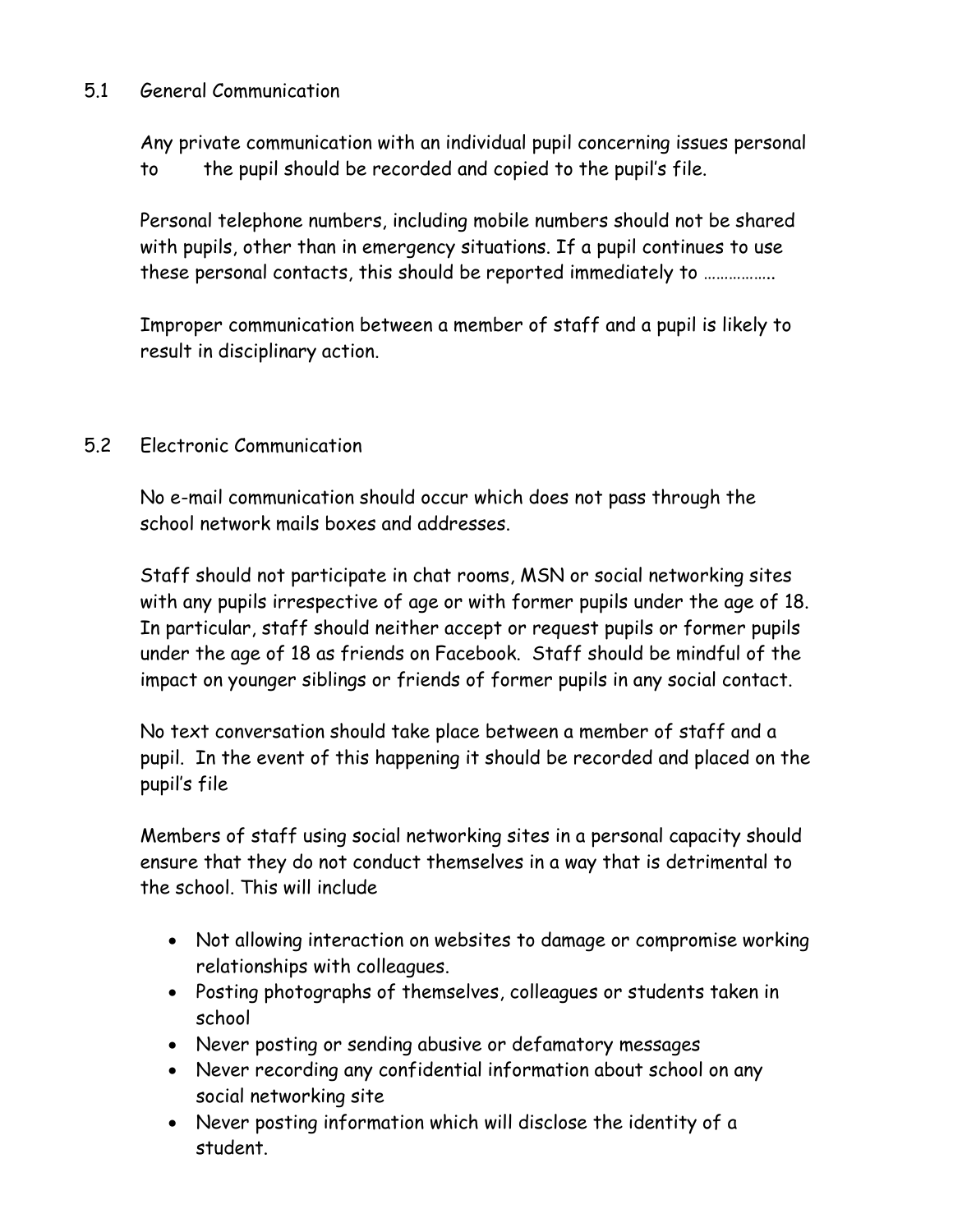Accessing social networking sites during school time should be in accordance with the School's Acceptable Use Policy any breach of which may be a disciplinary issue.

## **6. Improper Behaviour**

Members of staff should take care not to put themselves at risk of accusations of improper behaviour towards pupils. They should be cautious when seeing a pupil alone in a room and should ensure they are fully visible to anyone passing, through a viewing panel or open door if necessary.

Members of staff should only take photographs or video pupils in accordance with school policy.

Members of staff should be very cautious when comforting a distressed pupil and offering any level of physical contact. All physical contact should be age appropriate.

Staff should not normally give lifts to pupils. In the event that a lift is necessary for the safety of pupils this should be reported to the Headteacher and recorded on the pupil's file as soon as possible after the event.

No member of staff should enter into an intimate (physical or emotional) relationship with a pupil. This will compromise their professional standing with the individual pupil and the wider pupil population. Such conduct may be subject to disciplinary action.

Sexual activity with a pupil or former pupil under the age of 18 is a criminal offence as members of staff are in a position of trust. Any member of staff conducting such a relationship will be liable to disciplinary proceedings for gross misconduct.

Members of staff should not disclose inappropriate private details about their personal lives or own activities.